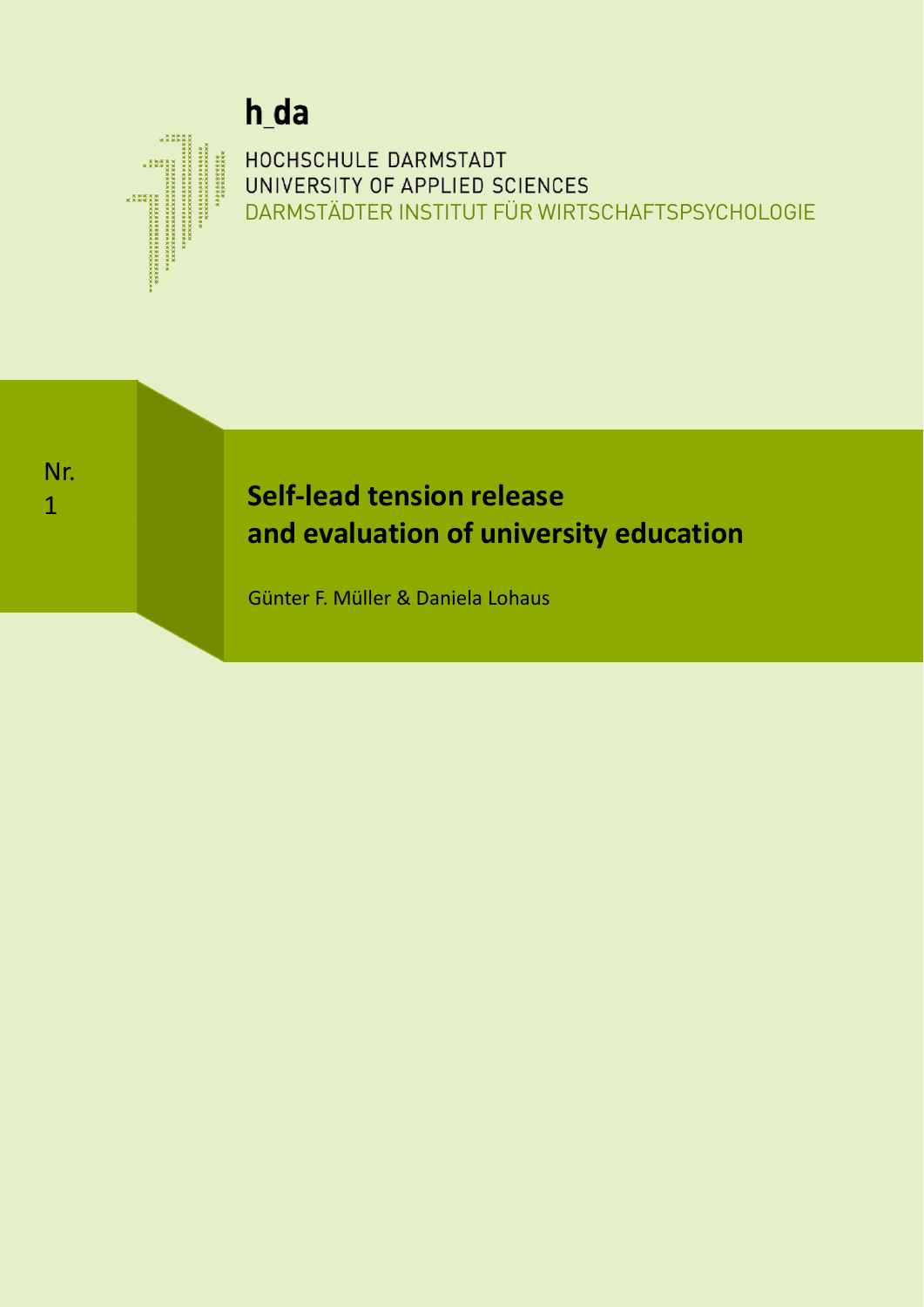## ISSN 2749-1625 DOI: 10.48444/h\_docs-pub-250 URN: urn:nbn:de:hebis:ds114-opus4-2508

DIWiP Schriftenreihe für wirtschaftspsychologische Forschung und Anwendung / DIWiP Publication Series for Business Psychological Research and Application

Herausgegeben von / Published by Hochschule Darmstadt - University of Applied Sciences DIWiP - Darmstädter Institut für Wirtschaftspsychologie

Redaktion / Editorial Prof. Dr. Ingo Hamm Prof. Dr. Daniel Hanß Sandra Kleinke Prof. Dr. Daniela Lohaus Dr. Malte Nachreiner Dr. Florian Röser Prof. Dr. Stefanie Winter

Kontakt / contact [diwip@h-da.de](mailto:diwip@h-da.de)

## Lizenz / license

Dieses Werk ist unter der Creative-Commons-Lizenz CC BY 4.0 international lizenziert / This work is licensed under the Creative Commons CC BY 4.0 [international license https://creativecommons.org/lice](https://creativecommons.org/licenses/by/2.0/de/legalcode)nses/by/2.0/de/legalcode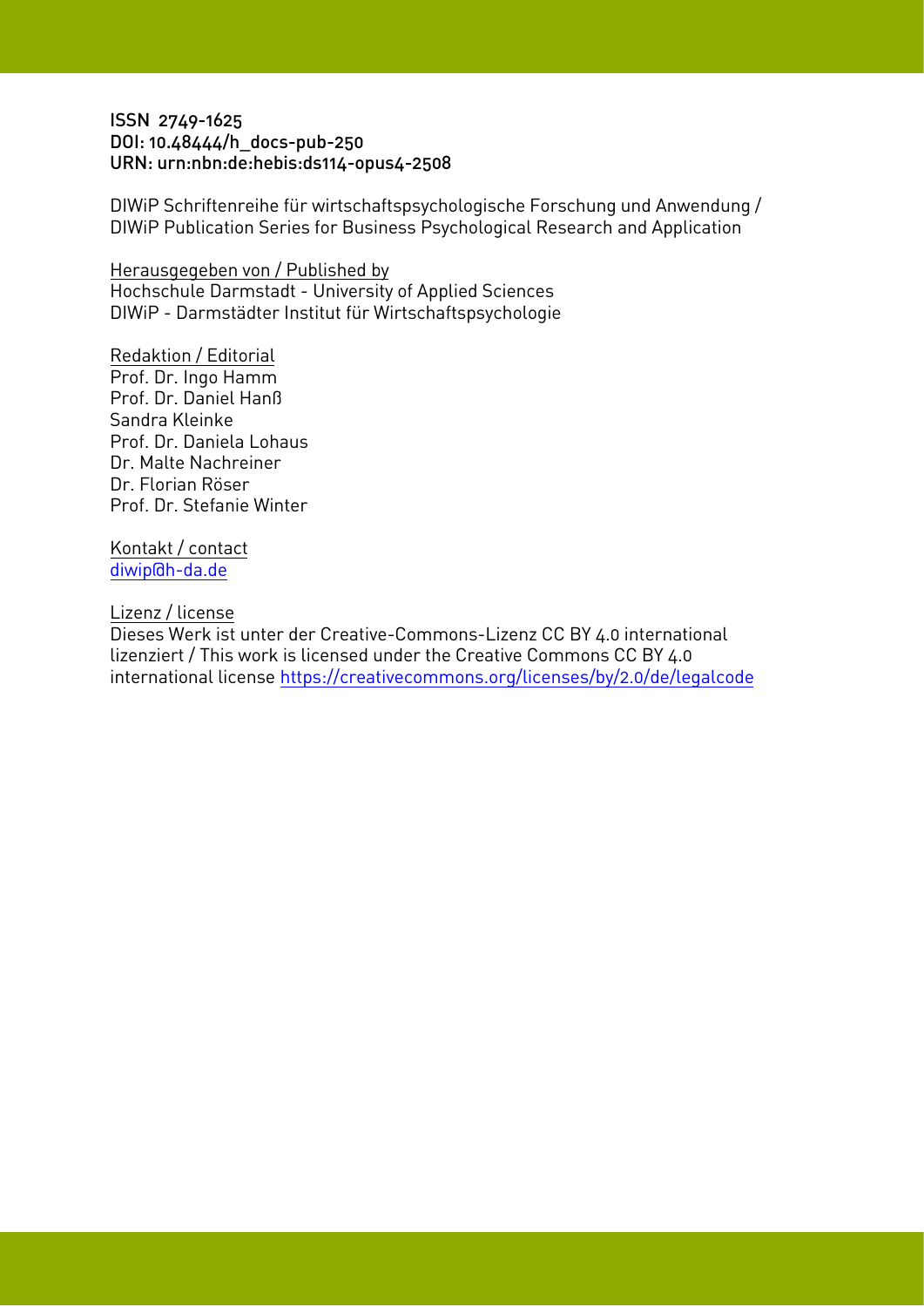# Self-lead tension release and evaluation of university education\*

\_\_\_\_\_\_\_\_\_\_\_\_\_\_\_\_\_\_\_\_\_\_\_\_\_\_\_\_\_\_\_\_\_\_\_\_\_\_\_\_\_

Keywords: Self-leadership, physical relaxation, students' evaluation of satisfaction and stress.

#### Abstract

Relationships between physical self-leadership by using strategies of tension release and evaluations of university education were analysed. 312 students participated in the study and completed a questionnaire measuring two types of self-lead physical relaxation, i.e. common and advanced strategies of tension release, felt stress, satisfaction with studies, and personal commitment. Results show that common strategies of tension release were more frequently used than advanced strategies. Students who made frequent use of common strategies experienced less stress, more satisfaction and a higher degree of personal commitment than students who made little use of common strategies. The students' satisfaction with studies and personal commitment did not differ depending on how frequently they used advanced strategies of tension release. However, students who frequently applied advanced strategies tended to feel more stress than students who made little use of advances strategies. Implications of these results are discussed.

\* Thanks to Ann-Kathrin Feix, Bettina Freier, Louisa Heusel, Tamara Moreno, Daniela Strauß, Nathalie Wendorff and Annina Wilhelm, who recruited the subjects and ran the study.

Günter F. Müllera & Daniela Lohausb

aUniversity of Koblenz-Landau, Campus Landau; bDarmstadt University of Applied Sciences

Korrespondenz: Günter F. Müller: fmueller@uni-landau.de

## Self-lead tension release and university education

Self-leadership is "the process of influencing oneself" (Neck, Manz & Houghton, 2017, p. 7). More precisely, it can be defined as intentional enactment to pursue personal goals by using own mental, emotional, volitional, motivational, physical and behavioral potentials to perform and achieve desired outcomes (c.f. Lester & Lester, 2016; Müller, Sauerland & Raab, 2018). Consciously or unconsciously, individuals lead themselves whenever they accomplish tasks, solve problems, make decisions, acquire knowledge or address challenges at the work place. However, they may be differently skillful and effective in doing so. Self-leadership contributes to positive effects in many domains of one's personal life (Müller & Wiese, 2010; Seubert, Hornung & Glaser, 2017). It is related to individual initiative, self-efficacy, life satisfaction, and well-being. The focus of this study is on university education and students' self-lead tension release. The research question is: Does self-lead tension release contribute to a more satisfying and fulfilling knowledge acquisition and a more effective coping with stressful learning tasks and educational requirements?

Current research shows that selfleadership may be beneficial at the working place as well as in the classroom (Napiersky & Woods, 2018; Shinhong & Soonyoung, 2018). In work settings, releasing tension by self-lead strategies like mindful breathing, meditation or yoga seems to decrease employees' level of stress, improve their quality of recreation, and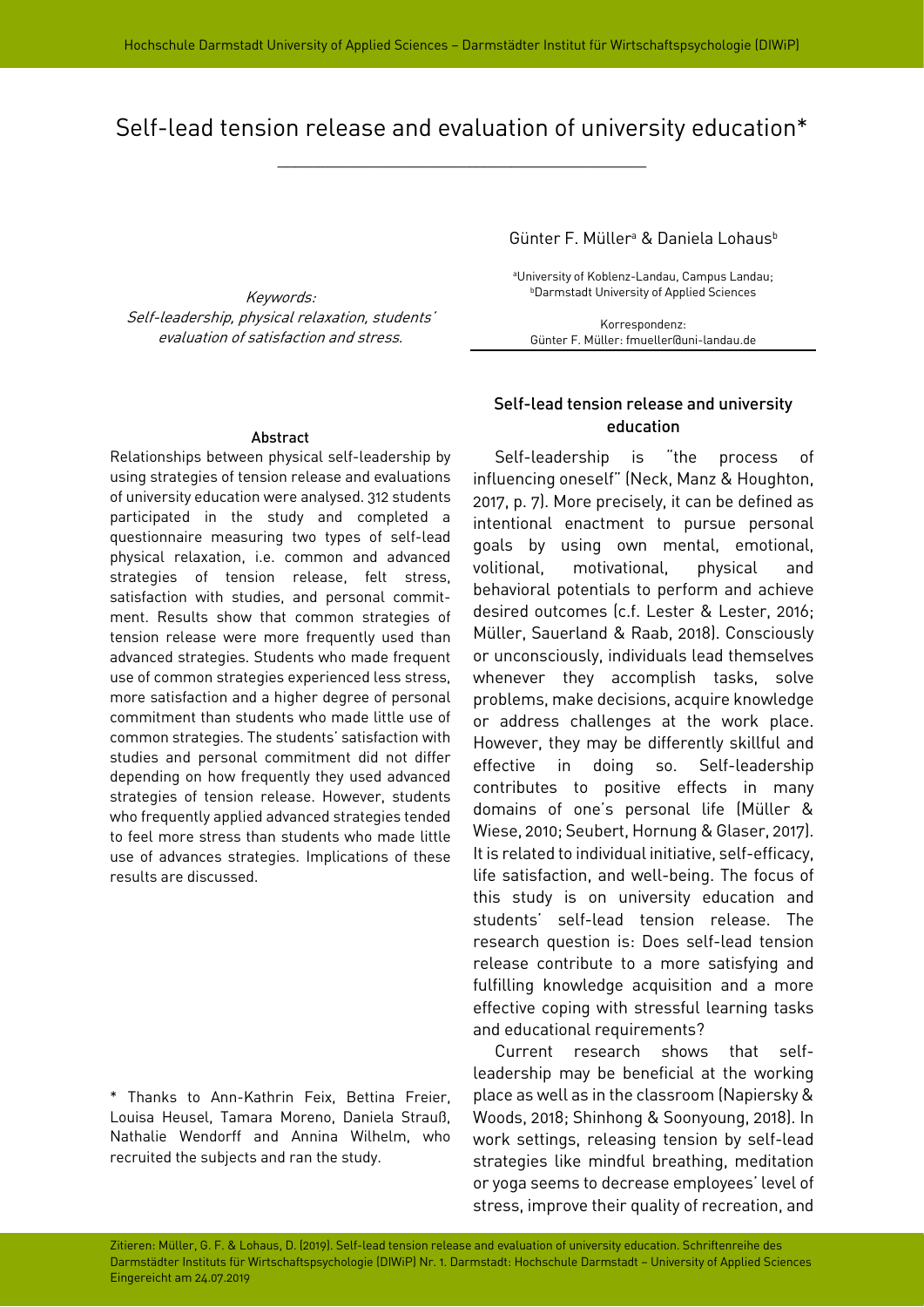balance states of inner conflict (Wolever et al., 2012). A similar impact of self-lead tension release may be predicted for settings of university education. In particular, the hypothesis is tested that students' self-lead tension release will correspond with a satisfying, fulfilling und de-stressing accomplishment of learning requirements. In addition, the impact of different types of selfleadership strategies is examined. A distinction between common and advanced strategies of self-lead tension release can be made which refers to theoretical outlines assuming a hierarchical nature of selfleadership strategies (c.f. Müller & Braun, 2009; Müller et al., 2018). On a latent level of self-leadership, strategies are autonomously and unconsciously used to activate, regulate, and control physiological processes and psychological automatisms. On an intuitive level of self-leadership, strategies are intentionally used. However, their application is based on trial-and-error-experience, habit or unquestioned knowledge. In the current context, common strategies of tension release may be looked at as representing intuitive selfleadership. While common strategies were usually applied without sophisticated reasoning of how and why they function, advanced strategies will be chosen and applied on the basis of a more deliberate and insightful reasoning of how and why they work and which effect may be reached by using them. In the hierarchical framework, these strategies represent a way of self-leadership that is well considered and reflective in nature. In this study, the impact of both kinds of selflead tension reduction was assessed separately.

#### Method

Participants and data collection: Threehundred-twelve students participated in the study. One-hundred-sixty-eight (59.4%) were females, and one-hundred-twenty-six (40.6%) males. The average age was 22.95 years  $(SD =$ 3.39), the average term of studies was 3.95 (SD = 2.26). The majority of the sample  $(n = 220)$ 

was recruited via internet by using university mailing lists, social-media-networks, and news groups providing a link leading to an online questionnaire hosted by the University of Applied Sciences at Darmstadt, Germany. A smaller portion of the sample  $(n = 110)$  was recruited by personal contacts on the university campus of Darmstadt and completed a paper-pencil form of the questionnaire. From the total sample eighteen cases had to be removed due to substantial amounts of incompletely answered items in the paper-pencil-sample and doubleanswered questionnaires in the online sample.

Measures: Strategies of self-lead tension release were measured by two scales. The scales were developed based on studies conducted by Chahrrour et al. (2017) and Feix et al. (2019). Factor analytical computations revealed two separate dimensions from which eight items of common strategies and six items of advanced strategies were selected. Both scales provided reliable measures (common strategies:  $\alpha$  = 0.74,  $\chi_{[2]}$  = 0.74; advances strategies:  $\alpha = 0.72$ ,  $\chi_{[2]} = 0.73$ . Examples of common strategies are "taking a time-out to relax when feeling stressed" or "even if overwhelmed with work I consequently pause to recover". Examples of advanced strategies are "I apply approved relaxation techniques whenever I feel highly strung or strained" or "to calm down I use exercises I've learned in courses of meditation, yoga or qigong". All items had to be rated between 1 ("does not describe me at all") and 4 ("describes me very much"). Three scales measured impact-variables of self-lead tension release. Satisfaction with university education was measured by five items that were taken and adapted from Jiménez' (2008) profile analysis of work satisfaction. Examples of items are "I am satisfied with results and grades which I attain by my studies" or "All in all, the contents of my studies are highly satisfying for me". Participants were asked to rate items between 1 ("does not apply") and 4 ("does fully apply"). The scale reliability was  $\alpha$ = 0.67, and  $\chi_{(2)}$  = 0.67. The personal commitment scale consisted of eight items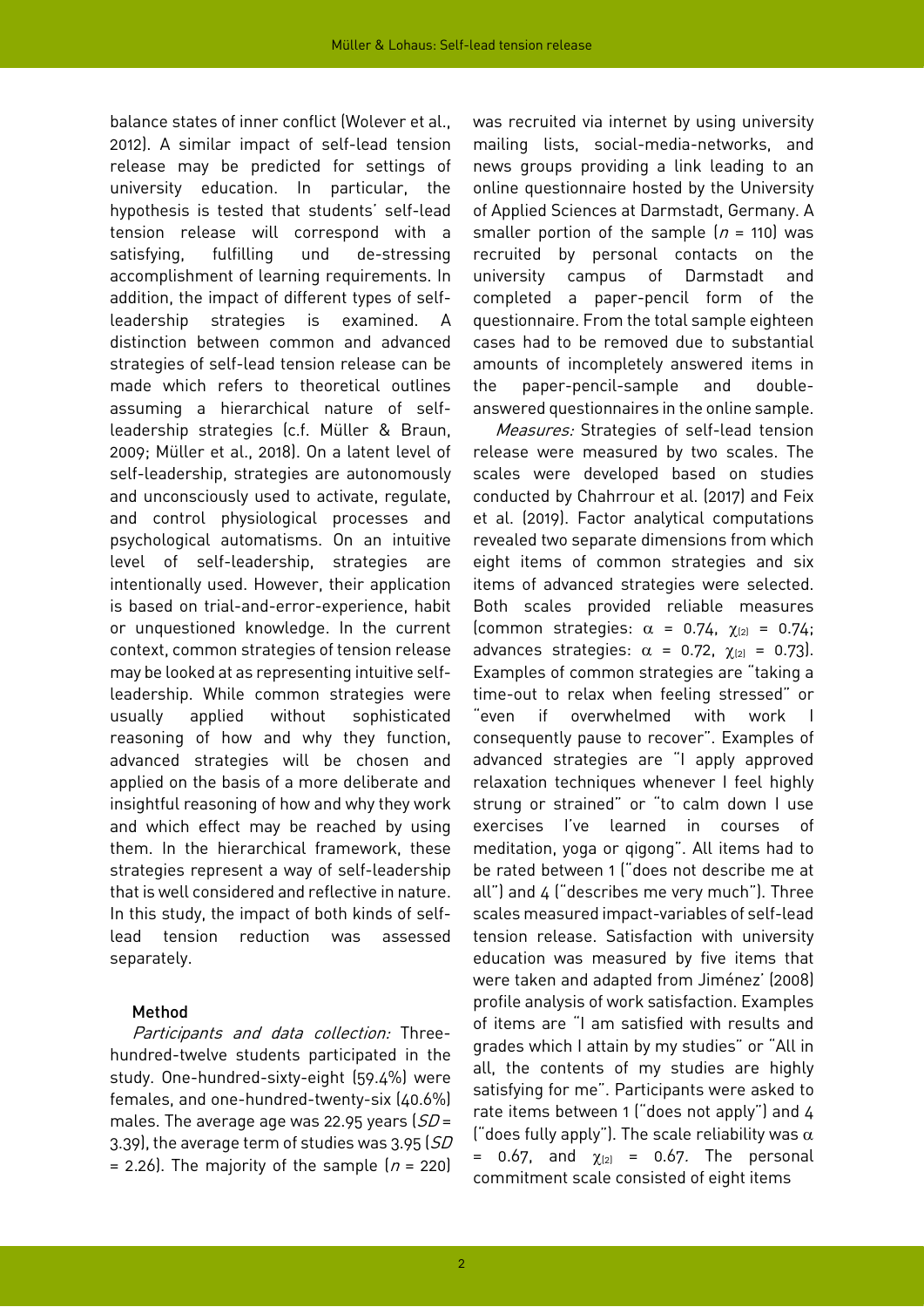referring to the students' intrinsic interest in their studies and feeling of fulfillment with learning tasks and university requirements. Items were taken from two questionnaires measuring interest in one's field of study (Krapp et al., 1993) and states of flow while studying one's subject (Jackson & Marsh, 1996). Factor analyses of both questionnaires showed a common dimension that we interpreted as personal commitment to one's field of study. Examples of items are "There is a feeling of fulfilment when I do studies on my subject" or "The engagement in most study contents makes me feel good and excited". Items had to be rated between 1 ("does not apply") and  $4$  ("does fully apply"). The scale reliability was  $\alpha$  = 0.83, and  $\gamma_{2}$  = 0.83. We took five items from the Perceived Stress Questionnaire by Levenstein et al. (1993) to measure felt stress. Items being selected had to be answered with reference to stressors of university education. Examples are "I often experience time pressure and strain to meet deadlines" or "I am frequently afraid missing goals I intend to reach". Answer options ranged from 1 ("describes me very imprecisely") to 4 ("describes me very

precisely"). The reliability of the scale was  $\alpha$  = 0.79, and  $\chi_{[2]} = 0.79$ .

Data analysis: Since the study was run with single source self-report measures, all item responses were factor analysed to control for common method variance (Harman, 1976). The hypotheses were tested with mean values of scale measures. To examine hypothesized differences of self-lead tension release, students were grouped according to high, medium or low use of common and advanced strategies (quartiles of scale scores).

#### Results

One may suspect methodological artefacts due to similar questionnaire formats (i. e., 4 point rating-scales) if exploratory factor analysis of all items reveal a first factor that accounts for more than 50 % of common variance (Harman-test). In the current study, the first factor accounted for 16.9 % of common variance and, thus, revealed a negligible methodological threat to evidence provided by the appointed measurement approach. The results of the study are summarised in Table 1.

|                                        | Low use of<br>strategies | Medium use<br>strategies | High use of<br>strategies | $F_{\text{left}}$    | p<           |
|----------------------------------------|--------------------------|--------------------------|---------------------------|----------------------|--------------|
| Common strategies of tension release   |                          |                          |                           |                      |              |
| Satisfaction                           | 2.7a                     | 2.9 <sub>b</sub>         | 3.0 <sub>b</sub>          | $F_{2,306} = 3.2$    | .05          |
| Involvement                            | 2.9                      | 3.1                      | 3.1                       | $F_{[2,304]}$ = 1.7  | $.19$ (n.s.) |
| Felt stress                            | 3.0 <sub>a</sub>         | 2.8 <sub>b</sub>         | 2.6 <sub>c</sub>          | $F_{[2,305]}$ = 11.6 | .001         |
| Advanced strategies of tension release |                          |                          |                           |                      |              |
| Satisfaction                           | 2.9                      | 2.9                      | 2.9                       | $F_{2.2781} = .05$   | $.95$ (n.s.) |
| Involvement                            | 3.0                      | 3.1                      | 3.1                       | $F_{[2,276]} = 1.2$  | $.29$ (n.s.) |
| Felt stress                            | 2.7                      | 2.8                      | 2.9                       | $F_{[2.277]} = 1.4$  | .24 (n.s.)   |

Table 1: Impact of self-lead tension release on the evaluation of university education.

Note: The results of ANOVA post-hoc pairwise comparisons are indicated with a letter in subscripts (Duncan-Test p < .05); varying dfs of error-variance result from missing values in the data file.

As can be seen, the results provide partial support with regard to expected differences. A predicted impact could be established for using common strategies of tension release. Hypothesized differences occurred for

satisfaction with studies and stress by university education. If the high use group is compared with the low use group the difference for personal involvement is also significant  $(t<sub>(170)</sub> = 1.96; p = .05)$ . Hypothesized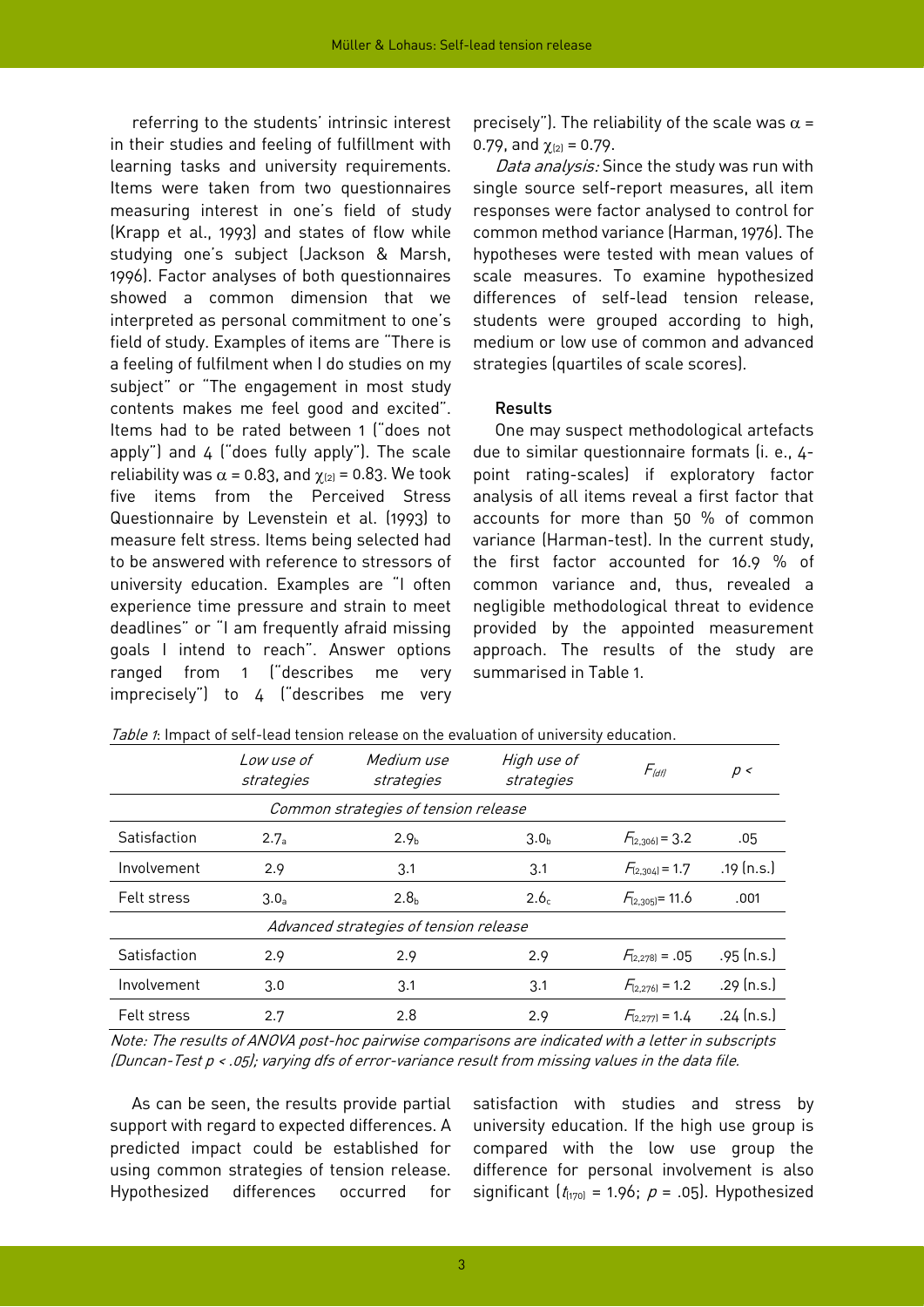differences are limited to common strategies, while no effects were registered for advanced strategies of tension release.

Not surprisingly, the use of common strategies exceeded that of advanced strategies (2.6 vs. 1.8;  $F_{1,307} = 471.2$ ;  $p < .001$ ). Nevertheless, it is interesting and may be worthwhile for further research that the use of advanced strategies and felt stress seems to correspond reversely. If again the high use group of students is compared with the low use group the difference is marginally significant  $(t<sub>143</sub>) = -1.7$ ;  $p < .10$ .

#### **Discussion**

In this study, we examined the impact of self-lead tension release for satisfaction with university education, personal involvement to one's own subject of study and felt stress with learning conditions and requirements. The results partly supported the hypotheses. Students who made great use of common strategies of tension release evaluated their subject of study more positively and were less stressed by university education than students with inferior relaxation activities. From a more general view on self-leadership these results are consistent with findings of favourable sideeffects of other physical vitality strategies (i. e., physical exercise and healthy nutrition, c.f. Müller, 2018; Georgianna et al., 2019). The question may be raised if a wellbeing-related impact of tension release may counteract performance-related side-effects. According to Feix et al. (2019), tension release and reported academic achievement were uncorrelated  $[r = -0.09]$ . Therefore, even if more relaxation activities may not relate to better performance, they do not impair academic performance.

It is Interesting to note that using sophisticated strategies of tension release to a greater degree was not related to more satisfaction, stronger involvement and less stress. On the contrary, a more extensive use of advanced strategies even tended to correspond with a *higher* degree of felt stress. If further studies confirm this tendency, possible reasons might be revealing to explore. According to Wolever et al. (2012),

employees reported a decrease of felt stress after having received training in approved relaxation techniques. Are students less inclined than employees to learn advanced strategies, do they tend to misapply these strategies or may a more frequent use of advanced strategies indicate that students simultaneously feel more stressed by requirements of university education? The correlation between using common and advanced strategies of tension release is low  $(r = .27)$ . Therefore, further research could take a closer look at motives underlying the choice of students how to lead themselves when being uptight or under pressure.

To summarize, tension release proved to be a component of effectively coping with stress, being satisfied with own studies and feeling attached to university education. Leading oneself to relax may not necessarily require professional training or application of approved techniques. The practice of common strategies and intuitive self-leadership seemed be a sufficient device for students to attain positive outcomes. This implication is not trivial. Even everyday knowledge has to be appropriately processed and deliberately applied since it otherwise would remain inert or miss its actual end.

Conclusions have to consider some conceptual and methodological limitations of the study. Conceptually, the scope of variables being measured was narrow. Thus, the importance of self-lead tension reduction compared to other strategies of selfleadership has still to be examined. Although the measurement approach was not biased by common method variance, the validity of selfreport-measures could be threatened by response-sets such as social desirability and positive self-presentation.

Future research may address the question when and why students learn advanced strategies of tensions release and under which conditions they take advantage by using them. An established answer may clarify ambiguous evidence that studies provide in which the effectivity of stress management training with students is examined (c.f. Lang et al., 2019).